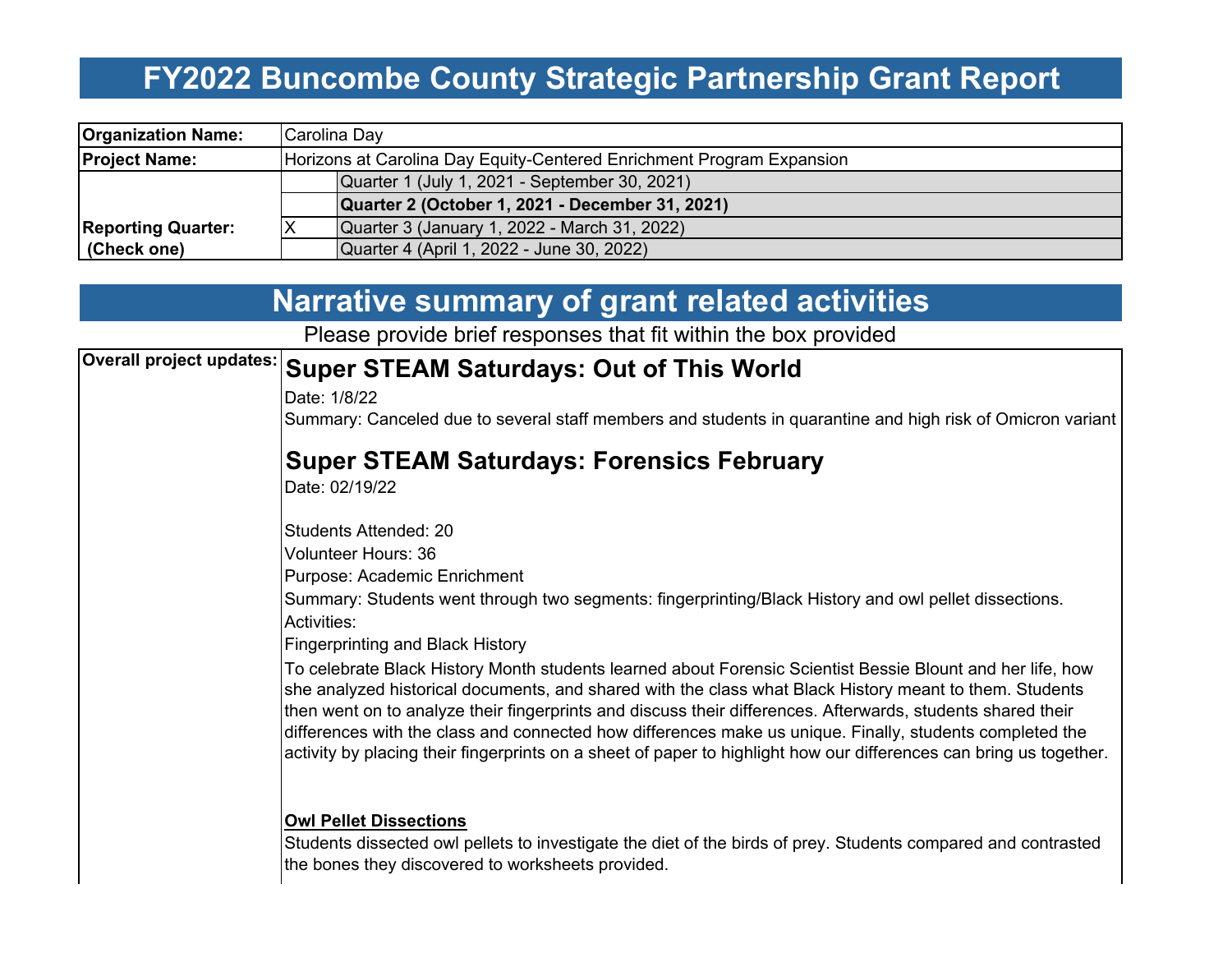|                                                                                | <b>UNCA x Horizons Family Basketball Event</b><br>Date: 02/26/22<br>Staff: Ngozia, Jenny<br>People attended: 40<br><b>Location: UNCA</b><br>Purpose: To bring awareness to Horizons at CDS to the broader community. This event also served as a way<br>to connect Horizons families to each other and empower our families through family fun!<br>Summary: Families really enjoyed watching the UNCA game! Parents reconnected with each other, spoke to<br>other families within their vicinity about our program, and cheered on UNCA's bulldogs. Students received free<br>t-shirts, took pictures with Rocky the Bulldog, danced to the music, and enjoyed a Zaxby's meal provided by<br>UNCA and Zaxby's. Families are looking forward to next year! |  |  |  |  |
|--------------------------------------------------------------------------------|------------------------------------------------------------------------------------------------------------------------------------------------------------------------------------------------------------------------------------------------------------------------------------------------------------------------------------------------------------------------------------------------------------------------------------------------------------------------------------------------------------------------------------------------------------------------------------------------------------------------------------------------------------------------------------------------------------------------------------------------------------|--|--|--|--|
|                                                                                | Donation:<br>UNCA provided free basketball tickets for up to four people per family. Zaxby's also donated free meals and<br><b>Super STEAM Saturdays: Math Munchies</b><br>Date: 03/19/2022<br><b>Students Attended: 25</b><br><b>Volunteer Hours:42.5</b><br>Location: CDS Lower School<br>Purpose: Academic Enrichment<br>Summary: Students participated in a variety of math based activities. They applied mathematical principles to<br>decode a sports themed mystery, applied sports and mathematical guestimation, and utilized critical thinking<br>skills to create objects/animals out of numbers.                                                                                                                                              |  |  |  |  |
| <b>Activities related to</b><br>increasing equity,<br>diversity and inclusion: | We have culitvated relationships with staff members and volunteers from diverse backgrounds to increase<br>their enegagement and involvement in decision making. We have invested time in individually surveying<br>parents about their needs and desires for summer 2022.                                                                                                                                                                                                                                                                                                                                                                                                                                                                                 |  |  |  |  |
| <b>Activities related to</b><br>increasing operational<br>excellence:          | We have improved our re-enrollment and communication processes. We are also improving our bussing<br>system for Summer 2022.                                                                                                                                                                                                                                                                                                                                                                                                                                                                                                                                                                                                                               |  |  |  |  |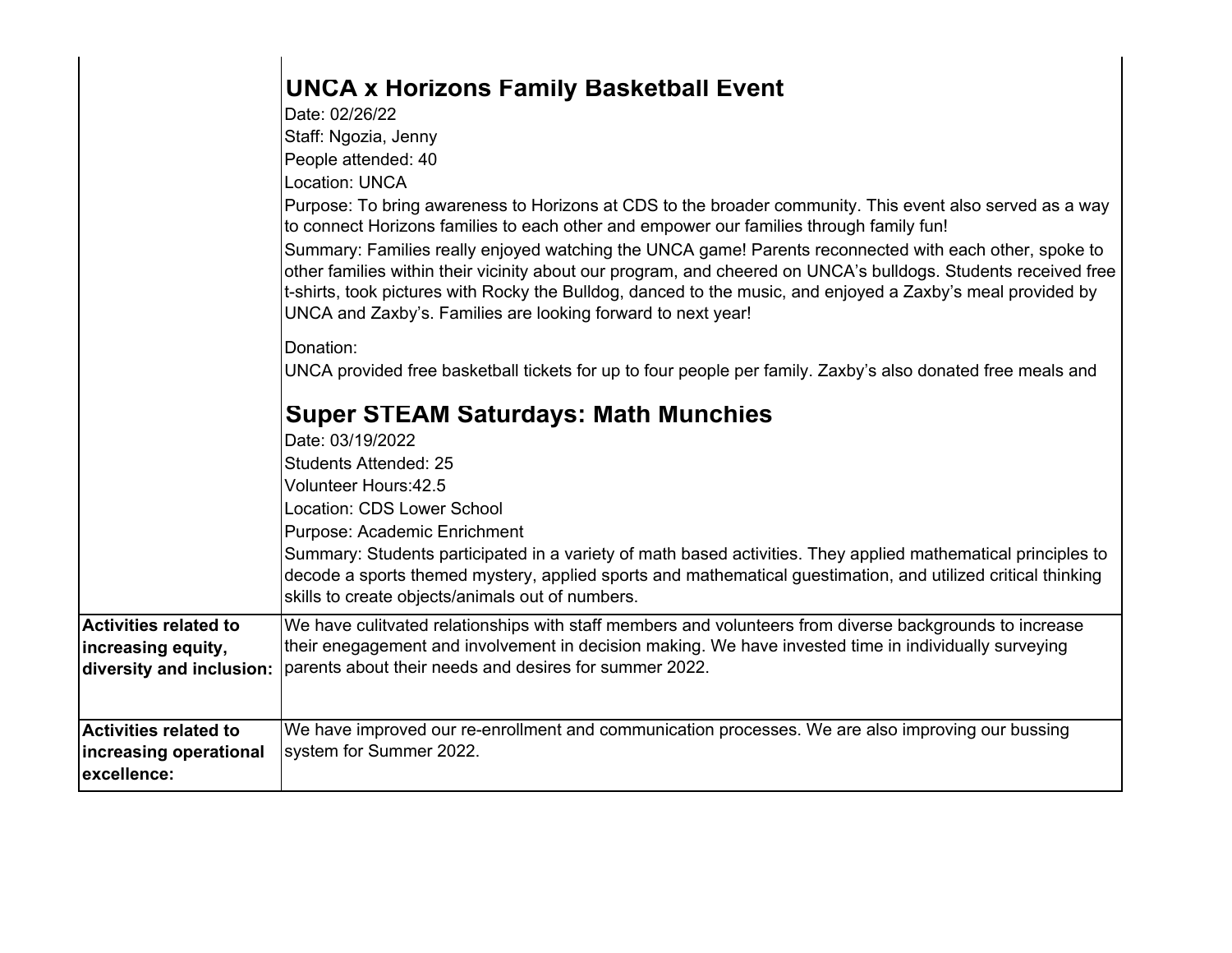## **FY2022 Buncombe County Strategic Partnership Grant Report**

| <b>Organization Name:</b> |                                                                                                  | Carolina Day                                                          |  |  |  |  |
|---------------------------|--------------------------------------------------------------------------------------------------|-----------------------------------------------------------------------|--|--|--|--|
| <b>Project Name:</b>      |                                                                                                  | Horizons at Carolina Day Equity-Centered Enrichment Program Expansion |  |  |  |  |
|                           | Quarter 1 (July 1, 2021 - September 30, 2021)<br>Quarter 2 (October 1, 2021 - December 31, 2021) |                                                                       |  |  |  |  |
|                           |                                                                                                  |                                                                       |  |  |  |  |
| <b>Reporting Quarter:</b> |                                                                                                  | Quarter 3 (January 1, 2022 - March 31, 2022)                          |  |  |  |  |
| (Check one)               |                                                                                                  | Quarter 4 (April 1, 2022 - June 30, 2022)                             |  |  |  |  |

### **Progress toward annual goals**

|                                                                                         |                    | Please only include new data for the specific<br>quarter |                  |                  |                  |                                                 |
|-----------------------------------------------------------------------------------------|--------------------|----------------------------------------------------------|------------------|------------------|------------------|-------------------------------------------------|
| <b>Measure</b>                                                                          | <b>Annual Goal</b> | <b>Quarter 1</b>                                         | <b>Quarter 2</b> | <b>Quarter 3</b> | <b>Quarter 4</b> | <b>Progress</b><br>toward<br><b>Annual Goal</b> |
| Number of new students enrolled in summer<br>program                                    | 15                 | 11                                                       | 3                |                  |                  | 15                                              |
| of growth in reading and math skills during the<br>summer program                       | 80%                | 100                                                      |                  |                  |                  | 100%                                            |
| Percent of students progressed to being on or<br>beyond grade level in reading and math | 75%                | 80                                                       |                  |                  |                  | 80%                                             |
| Retention rate for summer of 2022                                                       | 81%                | <b>TBD</b>                                               | <b>TBD</b>       | 95%              |                  | 95%                                             |

#### **Comments:**

We have begun enrolling and re-enrolling students for summer 2022, and we have filled out the grade 1 cohort of 15 students. Also, 95% of our students from summer 2021 are re-enrolling. The two who have not re-enrolled are planning to move, but they will enroll if they do not leave town.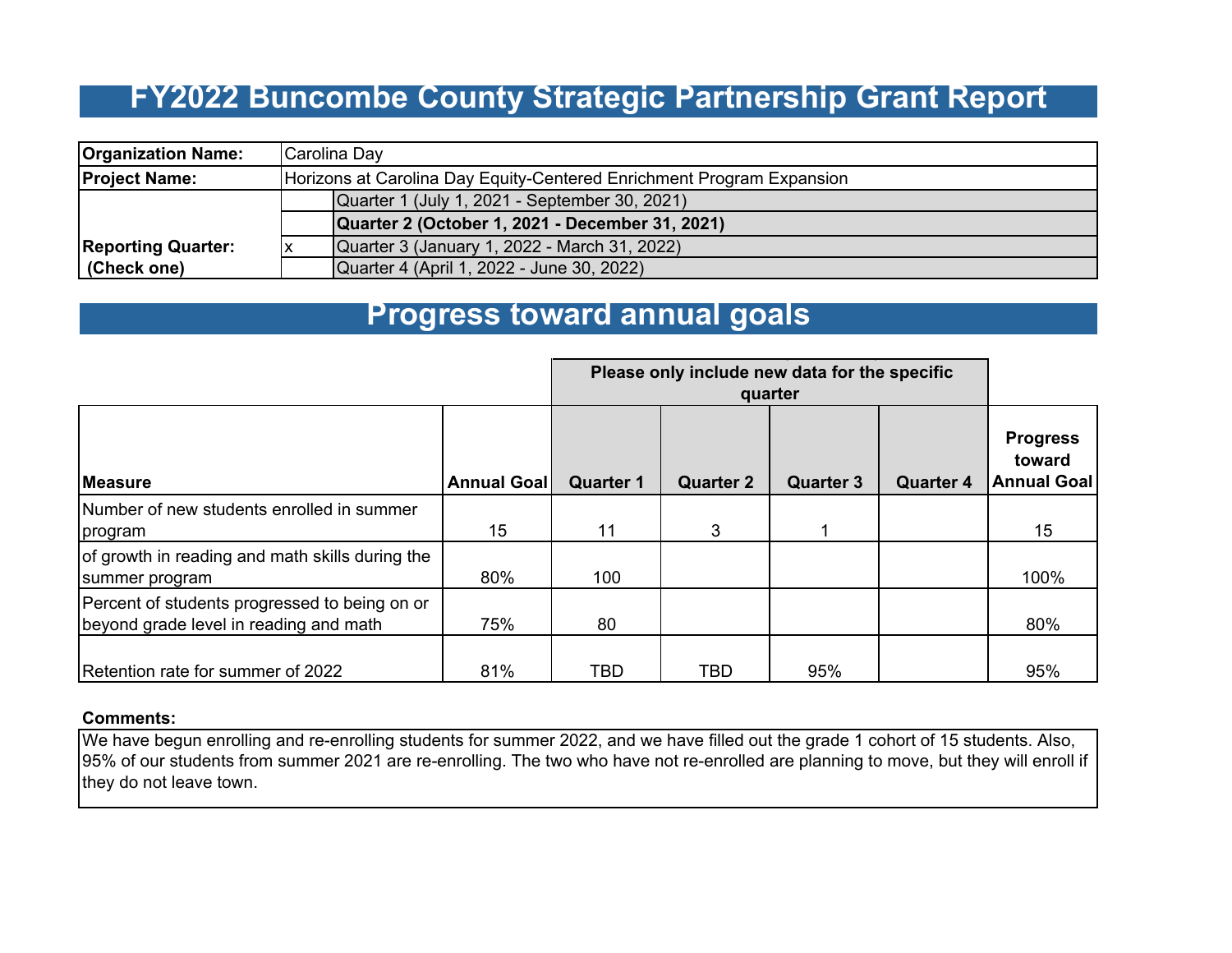# **FY2022 Buncombe County Strategic Partnership Grant Report**

| <b>Organization Name:</b> | Carolina Day                                                          |  |  |  |
|---------------------------|-----------------------------------------------------------------------|--|--|--|
| <b>Project Name:</b>      | Horizons at Carolina Day Equity-Centered Enrichment Program Expansion |  |  |  |
|                           | Quarter 1 (July 1, 2021 - September 30, 2021)                         |  |  |  |
|                           | Quarter 2 (October 1, 2021 - December 31, 2021)                       |  |  |  |
| <b>Reporting Quarter:</b> | Quarter 3 (January 1, 2022 - March 31, 2022)                          |  |  |  |
| (Check one)               | Quarter 4 (April 1, 2022 - June 30, 2022)                             |  |  |  |

## **Use of funds to date and any budget considerations**

|                                          |                 | <b>Total Spending (Enter Data)</b> |                  |                  |                  |               |
|------------------------------------------|-----------------|------------------------------------|------------------|------------------|------------------|---------------|
|                                          | <b>Starting</b> |                                    |                  |                  |                  | <b>Amount</b> |
| <b>Spending Category</b>                 | <b>Budget</b>   | <b>Quarter 1</b>                   | <b>Quarter 2</b> | <b>Quarter 3</b> | <b>Quarter 4</b> | Remaining     |
| Personnel                                | \$10,000        | \$7,600                            | \$2,060          | \$340            |                  | \$0           |
| Training                                 |                 |                                    |                  |                  |                  | $\$\,$        |
| Supplies/Materials                       |                 |                                    |                  |                  |                  | $\frac{1}{2}$ |
| Meetings                                 |                 |                                    |                  |                  |                  | $\$\;$        |
| Equipment/Furniture                      |                 |                                    |                  |                  |                  | $\$\;$        |
| Printing/Marketing                       |                 |                                    |                  |                  |                  | $\$\;$        |
| Licensing/Memberships/Dues/Subscriptions |                 |                                    |                  |                  |                  | $\frac{1}{2}$ |
| <b>Client Support</b>                    |                 |                                    |                  |                  |                  | $\$\;$        |
| Contracts                                |                 |                                    |                  |                  |                  | $\frac{1}{2}$ |
| <b>Professional Services</b>             |                 |                                    |                  |                  |                  | $\frac{1}{2}$ |
| <b>Insurance and Bonds</b>               |                 |                                    |                  |                  |                  | $\frac{1}{2}$ |
| <b>Building Maintenance</b>              |                 |                                    |                  |                  |                  | $\frac{1}{2}$ |
| List other cost                          |                 |                                    |                  |                  |                  | $\frac{1}{2}$ |
| List other cost                          |                 |                                    |                  |                  |                  | $$ -$         |
| List other cost                          |                 |                                    |                  |                  |                  | $\frac{1}{2}$ |
| Total                                    | \$10,000        | \$7,600                            | \$2,060          | \$340            | $\frac{1}{2}$    | \$0           |